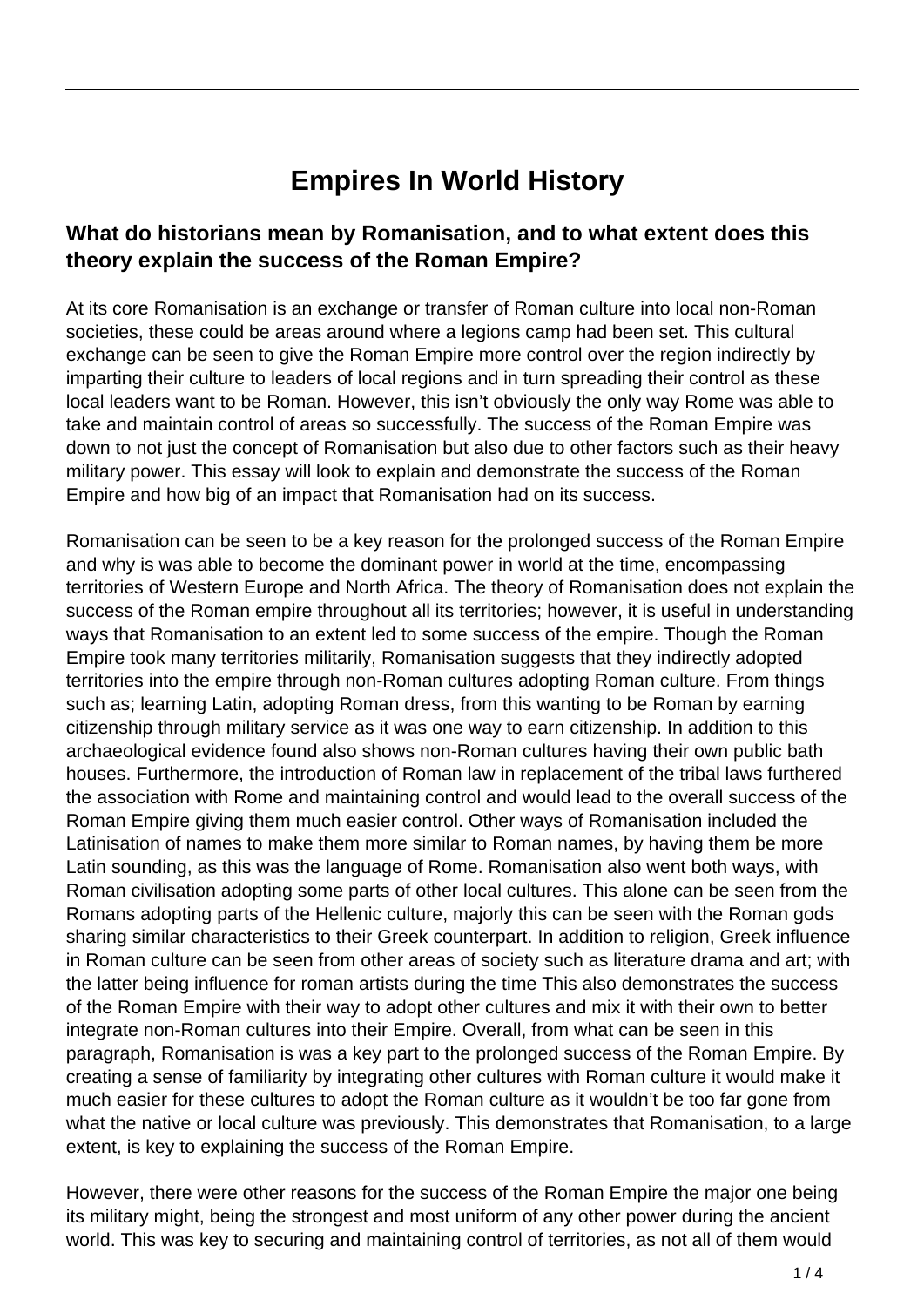want to be part of the Empire, as they had civilisations of their own. This can be seen even from before Rome truly became an Empire and was still a Republic, but also throughout the Empire period of Rome. Prior to Rome becoming an Empire its military power still reigned as a powerful force in the world. This can be seen during the Republic from the Macedonian Wars that were fought spanning from 214 BCE all the way until 148 BCE, in which Rome came out victorious. By the end of the third Macedonian War, the kingdom was annexed and divided into client republics that were subjects of Rome. The fourth and Final Macedonian war, that was an uprising against the Romans also ended up in Macedonian defeat and led to Macedonian becoming formal Roman provinces of Achaea and Epirus. Despite the continued perseverance of Macedonia, Rome came out victorious. Showing that the military power of Rome was unmatched and even with the persistent wars with Macedonia it could not prevent being absorbed into the Republic. Demonstrating that it wasn't just Romanisation that was integral to Rome's success, but also its military that was always a key part of maintaining its Empire and making sure that it succeeded. These wars also spanned throughout its dawn as an Imperial power. Looking now then at the invasion of Britain and showing the extent in which not just romanisation was to play a key role within the Roman Empire, as it took many military battles to secure their hold on the territory. Making their way up from the south to secure control until reaching modern day Scotland in which many tried and failed attempts to secure the region failed, thus the construction of Hadrian's wall to be a defendable area from the Scots. Taking a long fought near 40 year campaign to secure the island nation from 43 CE to 83 CE. Fighting off uprisings and battles across modern day England and Wales. This demonstrates that the might and the military dedication of the military is also core to the success of the Roman empire. Though surely not just military prowess alone could keep control of all its territory and thus Romanisation was still incredibly vital even if not as large an extent as previously thought.

The success of the Roman Empire can be seen as initially due to the military prowess of the Roman legions, however its maintaining the control over the territory that truly make it successful, as without maintaining control of the territories, there isn't much of an Empire. It is a mix of both military factors as well as the theory of Romanisation that leads to the success of the Roman Empire. We need look no further than the occupation and Roman control over Britain. The invasion that can be seen evidenced in the previous paragraph shows how the military might of Rome was able to gain initial control of the area. However, it is the Romanisation after the invasion that leads to show true success of the Roman Empire through Romanisation. Evidence of Roman public baths in Britain show this Romanisation in the territory. Further evidence of Romanisation can be found from the construction of roads that weren't previously seen in Britain, religion also came to be Romanised or introduced, the previous religion of Britain was pagan with them believing in various superstition of gods and spirits. Roman religion was still introduced with the construction of religious sites, even though the Romans allowed the native and local cultures to maintain their old religion. With the Romanisation of Britain comes a sort of amalgamation of cultures between the local culture. This shows that Romanisation was of key importance in gaining and maintaining control over a region as without the intervention of the Romans and the introduction of their technologies they would be no different to more barbaric ways. Showing that the success of the empire at least in Britain was due to a reliance on them for a successful society.

In conclusion the success of the Roman Empire was due to different factors, the theory of Romanisation is a key part of the success of the Empire's success and how it was able to maintain control and hold it for so long. The theory of Romanisation to a large extent explains the success of the Roman Empire. It shows how they were able to adapt to a variety different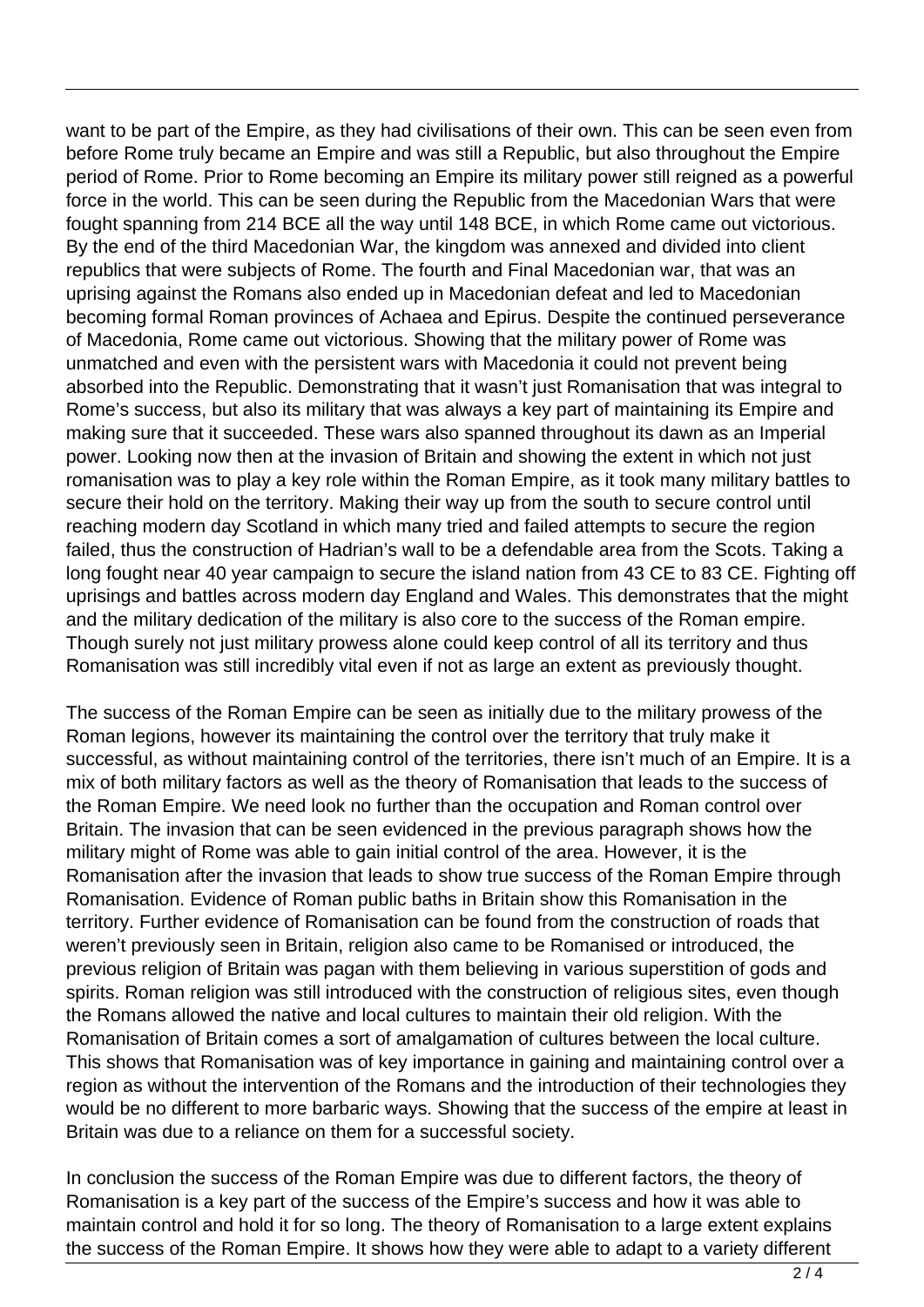cultures and how the integration of Roman culture into non-Roman societies were successfully integrated into the Empire and for such a prolonged period until the fall of the western empire. Other factors certainly played a part in the success of the Roman Empire; however, the theory of Romanisation certainly explains why it was so successful and long lasting.

## **How did John Gallagher and Ronald Robinson change imperial historiography?**

To begin with knowing what John Gallagher and Ronald Robinson did is vital in understanding their impact on the historiography of imperialism but more specifically Imperial historiography. Originally it was believed that free trade was anti-imperial, it was passive. Robison and Gallagher argued the alternative, free trade was the basis for relentless expansion during the 19th century and Victorian period into Africa and Asia, areas that previously had not been influenced by Britain or its Empire. Their article on imperialism and free trade did have opposition at the time and this alone shows impact to the historiography that previously was dominant in history of empire.

Firstly, taking a more in depth view on the argument originally presented by Gallagher and Robinson, they wrote that the new imperialism that begun during the 19th century could best be identified as a longer term policy of free trade within the informal empire, with this being favoured over formal annexation and control over a territory. Informal empire being the areas that weren't formerly under any sort of imperial control but that did have an imperial powers economic and political influence. This can be seen from investment that took place during the 19th and early 20th century in Argentina. With Argentina relying on investment and trade, by 1913 £1.18 billion of capital. In addition to this Robinson and Gallagher opposed two main trains of thought on imperial historiography at the time. Opposing both New Commonwealth historians, those who focused on constitution and legal history of empire (Gallagher and Robinson believing they were apologists of empire), and the Marxist historians, believing that empire was for the sole purpose of economic gain and material factors such as investment and trading. Both of these ideas don't shed much light on the idea of informal empire, not looking below the iceberg as they put it. Focusing primarily on formal empire, the parts that were visible to all perspectives not really paying attention to the informal parts of empire, which spanned a much larger area of influence. This informal empire spread a much farther area as it could be identified in many different ways, this includes; diplomacy, coercion, gunboat diplomacy and the implementation of free trade. The impact that this had on imperial historiography depends of course on which perspective you agree with. However, this did give way to a much deeper look into imperial influence in other nations. With the idea and concept of informal empire, which previously was a more subtle area of empire was now peeking its way to the surface more than before.

Of course, there is opposition and problems with the Gallagher and Robinsons perspective. For a start the ambiguity of the term informal empire can create some issues, is any form of influence with another nation classed as informal empire, how much or how little constitutes the concept of informal empire? The lack of any sort of formal definition of informal empire leads to some problems with the idea of informal empire as it is incredibly broad. This just creates issues when looking at informal empire as it suggests that any sort of imperial influence is informal empire when that is certainly not the case. Of course, there are also arguments to be made of the context of Robinson and Gallagher's work, are they just products of their time. Being